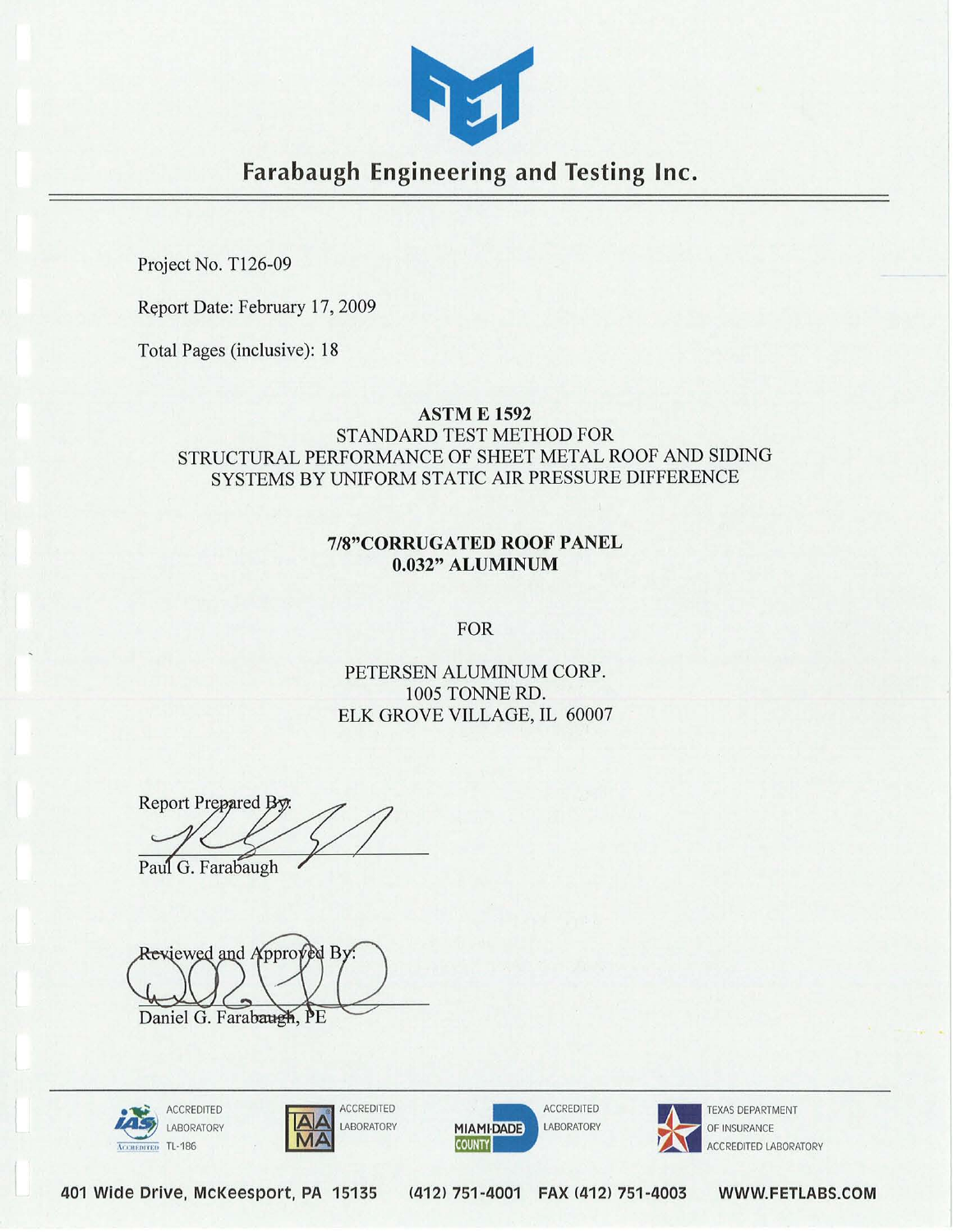Project No. T126-09

### **ASTM ElS92-01**  STANDARD TEST METHOD FOR STRUCTURAL PERFORMANCE OF SHEET METAL ROOF AND SIDING SYSTEMS BY UNIFORM STATIC AIR PRESSURE DIFFERENCE

#### **Purpose**

This test method covers the evaluation of the structural performance of Sheet Metal Panels and Anchor to Panel Attachments for roof or siding systems under uniform static air pressure difference.

#### Test **Date**

*2/18/09* - 5 SPANS @ 2'-0" (SPECIMEN "B") *2/20109* - 3 SPANS @ 5' -0" (SPECIMEN *"A")* 

## Test **Specimen**

*Manufacturer:* Petersen Aluminum Corp. 1005 Tonne Rd. Elk Grove Village, IL 60007

*Panel: 7/8"* Roof Panel, 0.032 ga. Aluminum

*Panel Length:* as shown

#### **Testing Apparatus**

*Test Chamber:* Vacuum Chamber Composed of Wood

*Mounting Frame:* Hat Shape Subgirts fastened to W6 X 15 Wide Flange Beams

*Pressure Indicator:* Digital Pressure Indicator from Micro-Pneumatic Logic, Inc.

*Defection Devices:* Digital Potentiometers 0-6" range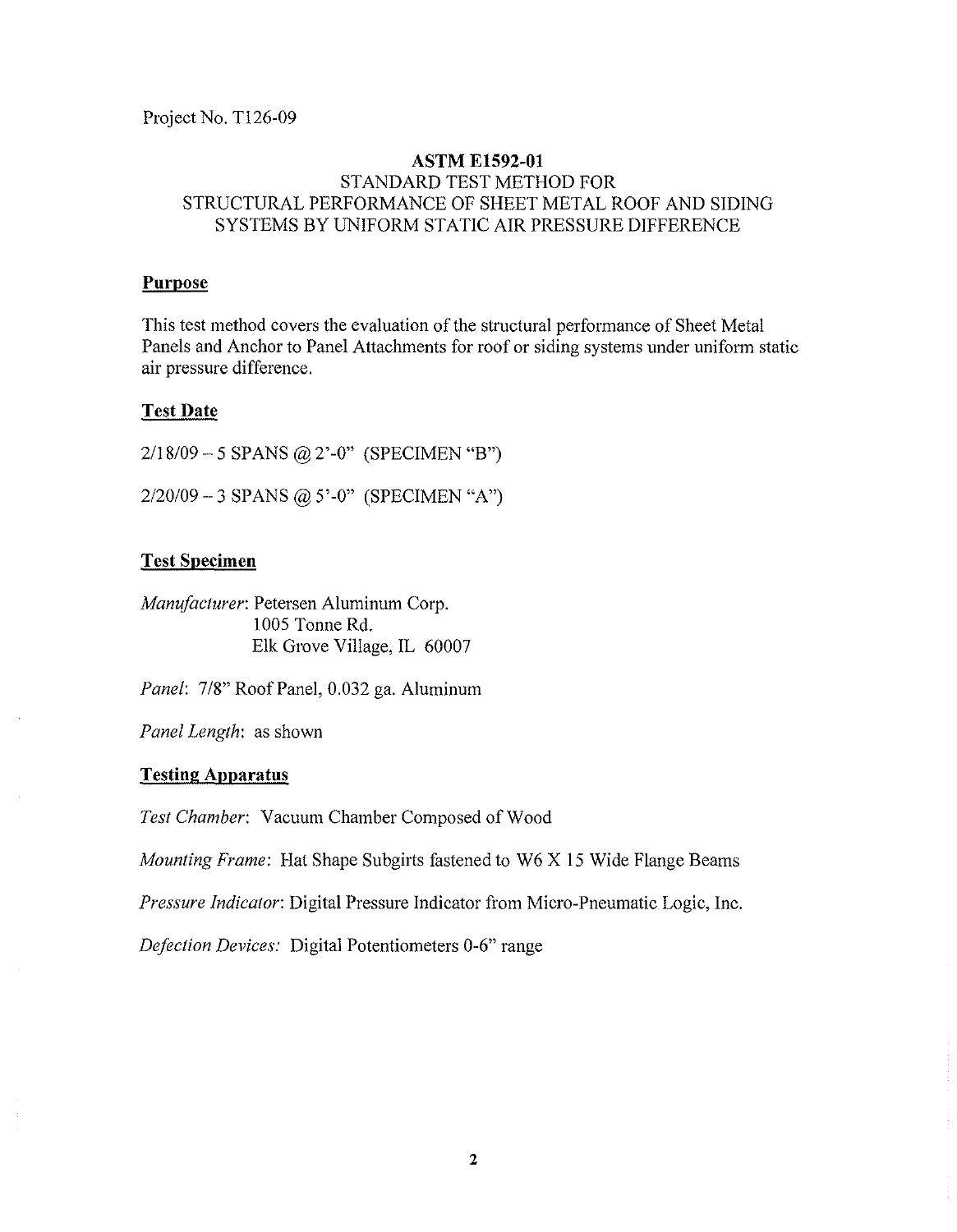#### Project No. T126-09

### **Installation**

- The panels were installed on to 16 ga supports using  $\frac{1}{4}$ . 14 X 1-1/4" long hex head self drill fasteners with 5/8" seal washer located at every other low cell of the panel as shown on the fastener pattern details. The fixed end used fasteners at every low cell of the panel. The panel side-joints were overlapping using  $#12-14 \times 1"$  long hex head self drill fasteners with 5/8" seal washer located at 12" o.c...
- Plastic (4 mil thick) was employed loosely between the panels and subgirts and in the side joints to create a vacuum seal.

## **Procedure**

- The specimen was checked for proper adjustment and all vents closed in the pressure measuring lines.
- The required deflection measuring apparatus' were installed at their specified locations.
- A nominal initial pressure was applied equal to at least four times but not more than ten times the dead weight of the specimen. This nominal pressure was used as the reference zero and initial deflection readings were recorded.
- At each load increment, pressure was maintained for a period of not less than 60 seconds and until the deflection gages indicated no further increase in deflections.
- Successive increments were achieved as above until failure or ultimate load was reached.

The test was conducted according to the procedure in ASTM E-1592-01 and as noted herein. In our opinion the tape and plastic had no influence on the results of the test.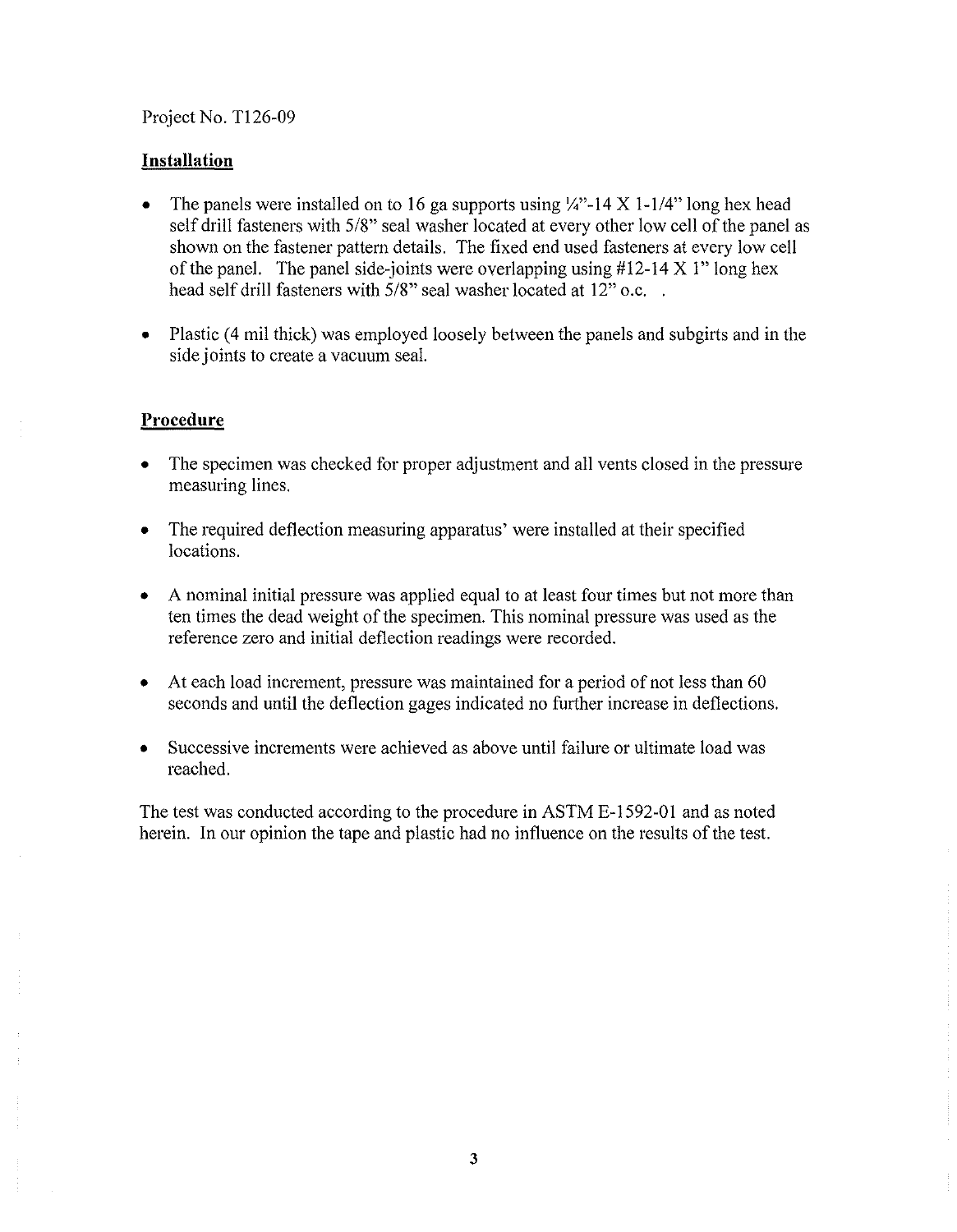## SPECIMEN "A" TEST RESULTS

# **NEGATIVE (UPLIFT) PRESSURE**

| PAC 7/8" CORRUGATED PANEL X 0.032" ALUMINUM (SPECIMEN A) 3 SPANS @ 5 '-0" oc |              |             |              |       |       |              |       |       |                 |
|------------------------------------------------------------------------------|--------------|-------------|--------------|-------|-------|--------------|-------|-------|-----------------|
| DEFLECTION DIAL READINGS<br>(INCHES)                                         |              |             |              |       |       |              |       |       |                 |
| LOAD (PSF)                                                                   | D-1          | $D-2$       | $D-3$        | D-4   | $D-5$ | D-6          | D-7   | D-8   | <b>REMARKS</b>  |
|                                                                              |              |             |              |       |       |              |       |       |                 |
| 0,6                                                                          | $\mathbf{0}$ | $ 0\rangle$ | $\mathbf{0}$ | 0.    | 01    | $\mathbf{0}$ | 01    |       | 0 PANEL WT.     |
| 11.0                                                                         | 0.158        | 0.233       | 0.197        | 0.233 | 0.091 | 0.114        | 0.061 | 0.126 |                 |
| 0.6                                                                          | 0.013        | 0.015       | 0.012        | 0.015 | 0.007 | 0.009        | 0.004 |       | 0.014 PANEL WT. |
| 16.2                                                                         | 0.262        | 0.382       | 0.316        | 0.367 | 0.139 | 0.17         | 0.096 | 0.196 |                 |
| 0.6                                                                          | 0.023        | 0.026       | 0.022        | 0.027 | 0.012 | 0.016        | 0.007 |       | 0.018 PANEL WT. |
| 26.6                                                                         | 0.457        | 0.652       | 0.54         | 0 604 | 0.216 | 0.259        | 0.164 | 0.336 |                 |
| 0.6                                                                          | 0.037        | 0.047       | 0.04         | 0.047 | 0.02  | 0.025        | 0.015 |       | 0.032 PANEL WT. |
| 37.0                                                                         | 0.691        | 0.905       | 0.761        | 0.827 | 0.285 | 0.336        | 0.232 | 0.466 |                 |
| 0.6                                                                          | 0.053        | 0.071       | 0.06         | 0.061 | 0.029 | 0.035        | 0.023 |       | 0.049 PANEL WT. |
| 47.4                                                                         | 0.89         | 1.172       | 0.993        | 0.987 | 0.355 | 0.411        | 0.314 | 0.605 |                 |
| 0.6                                                                          | 0.072        | 0.106       | 0.081        | 0.079 | 0.04  | 0.049        | 0.031 |       | 0.065 PANEL WT. |
| 57.8                                                                         | 1.111        | 1.437       | 1.229        | 1.266 | 0.422 | 0.481        | 0.393 | 0.733 |                 |
| 0.61                                                                         | 0.101        | 0.162       | 0.113        | 0.108 | 0.054 | 0.067        | 0.043 |       | 0.082 PANEL WT. |
| 68.2                                                                         | 1.374        | 1.731       | 1.503        | 1.51  | 0.497 | 0.558        | 0.475 | 0.863 |                 |
| 0.6.                                                                         | 0.14         | 0.244       | 0.16         | 0.147 | 0.075 | 0.092        | 0.055 |       | 0.12 PANEL WT.  |
| 78.6                                                                         | 1.655        | 2.048       | 1.799        | 1.769 | 0.579 | 0.645        | 0.566 | 1.005 |                 |
| 0.6                                                                          | 0.217        | 0.381       | 0.252        | 0.218 | 0.104 | 0.127        | 0.075 |       | 0.17 PANEL WT.  |

**RESULTS:** 

ULTIMATE TEST LOAD = 94.2 PSF (PANEL PULLED OVER FASTENERS AND PANEL TEARED AT SUPPORT)